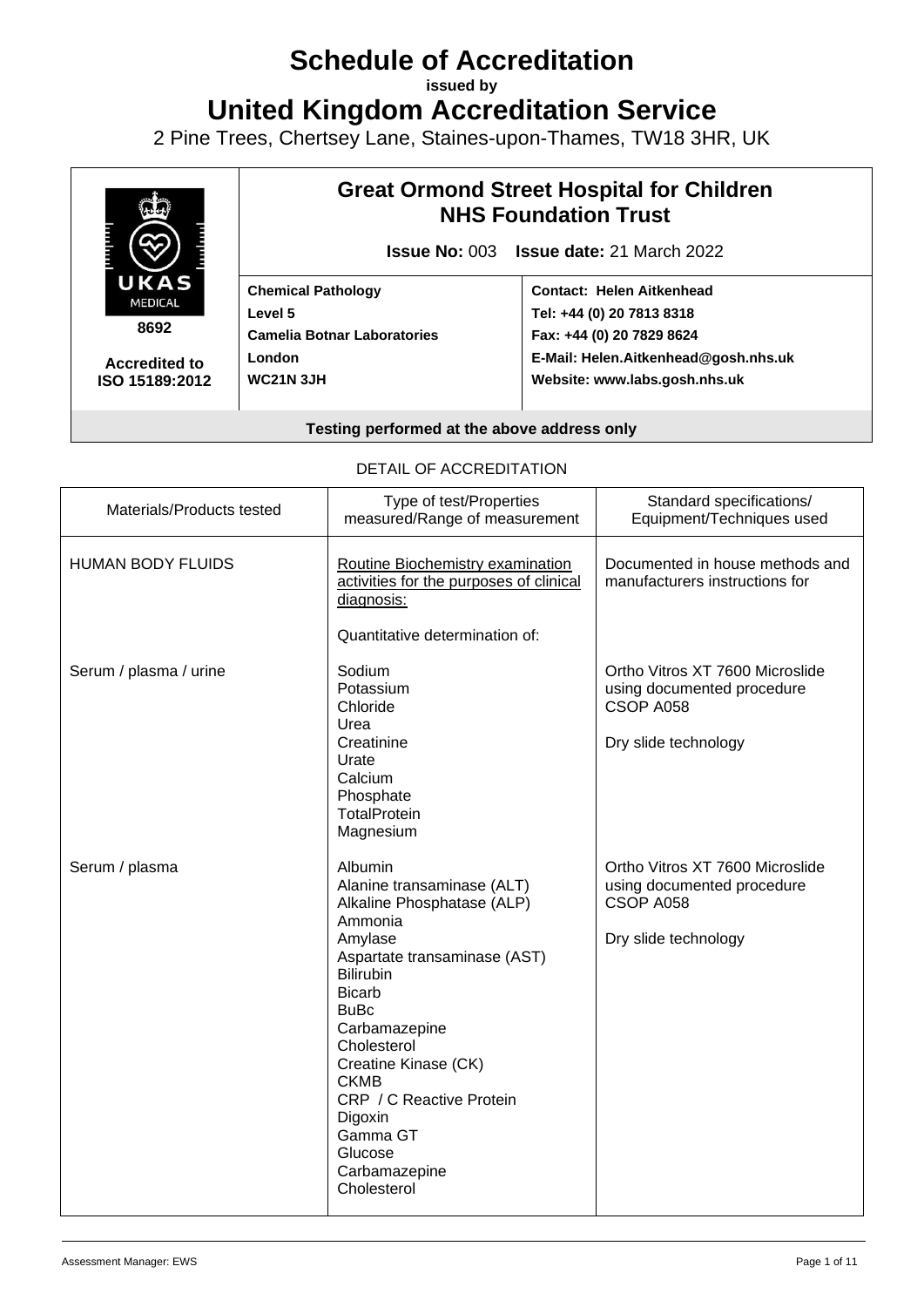

2 Pine Trees, Chertsey Lane, Staines-upon-Thames, TW18 3HR, UK

# **Great Ormond Street Hospital for Children NHS Foundation Trust**

**Issue No:** 003 **Issue date:** 21 March 2022

**Accredited to ISO 15189:2012** 

| Testing performed at main address only |  |  |  |  |
|----------------------------------------|--|--|--|--|
|----------------------------------------|--|--|--|--|

| Materials/Products tested  | Type of test/Properties<br>measured/Range of measurement                                                                                                                | Standard specifications/<br>Equipment/Techniques used                                              |
|----------------------------|-------------------------------------------------------------------------------------------------------------------------------------------------------------------------|----------------------------------------------------------------------------------------------------|
| HUMAN BODY FLUIDS (cont'd) | Routine Biochemistry examination<br>activities for the purposes of clinical<br>diagnosis:                                                                               | Documented in house methods and<br>manufacturers instructions for                                  |
| Serum / plasma             | Creatine Kinase (CK)<br><b>CKMB</b><br>CRP / C Reactive Protein<br>Digoxin<br>Gamma GT<br>Glucose<br>HDL / HDL Cholesterol<br><b>Iron</b><br>LDH<br>Lipase<br>Phosphate | Ortho Vitros XT 7600 Microslide<br>using documented procedure<br>CSOP A058<br>Dry slide technology |
| Serum / plasma             | Phenytoin<br>Phenobarbitone<br><b>TIBC</b><br>Total protein<br>Triglyceride                                                                                             | Ortho Vitros XT 7600 Microslide<br>using documented procedure<br>CSOP A058<br>Dry slide technology |
| Serum/Plasma/CSF/Fluid     | Glucose<br>Lactate<br>Protein                                                                                                                                           | Ortho Vitros XT 7600 Microslide<br>using documented procedure<br>CSOP A058<br>Dry slide technology |
| Serum / plasma             | aFP<br>hCG<br>Troponin 1<br>Vitamin D                                                                                                                                   | Immunoassay using Ortho Vitros<br>XT 7600 microwell following<br>documented procedure CSOP A058    |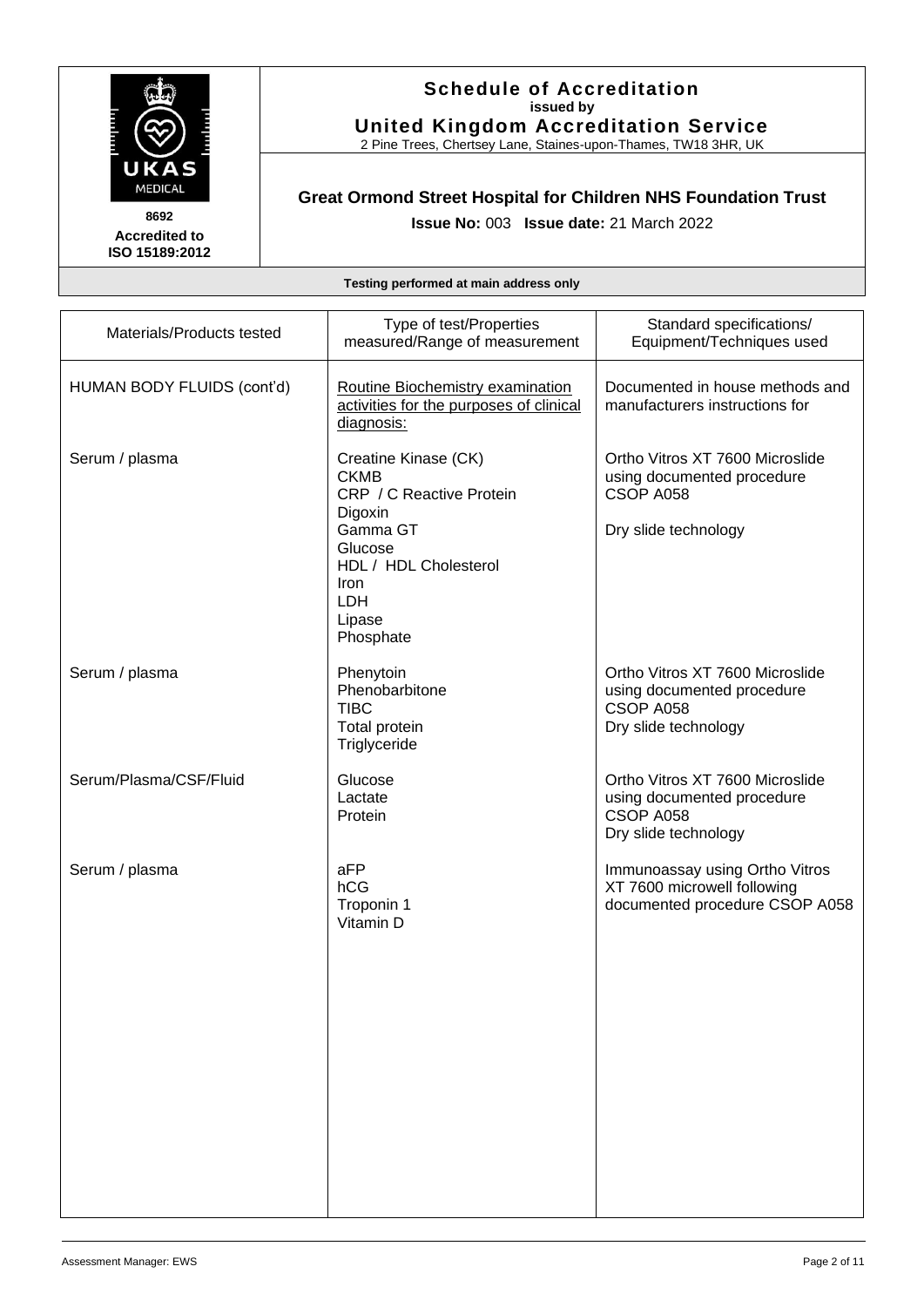

2 Pine Trees, Chertsey Lane, Staines-upon-Thames, TW18 3HR, UK

# **Great Ormond Street Hospital for Children NHS Foundation Trust**

**Issue No:** 003 **Issue date:** 21 March 2022

**Accredited to ISO 15189:2012** 

| Materials/Products tested  | Type of test/Properties<br>measured/Range of measurement                                                                                                                                                                                                                                 | Standard specifications/<br>Equipment/Techniques used                                          |
|----------------------------|------------------------------------------------------------------------------------------------------------------------------------------------------------------------------------------------------------------------------------------------------------------------------------------|------------------------------------------------------------------------------------------------|
| HUMAN BODY FLUIDS (cont'd) | Routine Biochemistry examination<br>activities for the purposes of clinical<br>diagnosis:                                                                                                                                                                                                | Documented in house methods and<br>manufacturers instructions for                              |
| Serum / plasma             | <b>TSH</b><br>FT <sub>3</sub><br>FT4<br>cortisol<br>androstenedione<br>testosterone<br><b>DHEA</b><br><b>LH</b><br><b>FSH</b><br>GH<br><b>IGF</b><br>BP <sub>3</sub><br>prolactin<br><b>PTH</b><br>Insulin<br>C-peptide<br>ferritin<br>vitamin B12<br>folate<br><b>ACTH</b><br>NT-proBNP | Immunoassay using Siemens<br>Immulite 2000 XP following<br>documented procedure CSOP A059      |
| Serum / plasma             | Tacrolimus<br>Ciclosporin<br><b>Sirolimus</b>                                                                                                                                                                                                                                            | AB Sciex 3200 LC-MS using<br>documented procedure<br>CSOP N056                                 |
| Serum / plasma             | lgA<br>IgG<br>lgM<br>C <sub>3</sub><br>C <sub>4</sub><br>A <sub>1</sub> AT<br>Caeruloplasmin                                                                                                                                                                                             | Protein nephelometry using<br>Siemens BNII analyser using<br>documented procedure CSOP<br>N009 |
| Urine                      | Albumin<br><b>RBP</b>                                                                                                                                                                                                                                                                    | Protein nephelometry using<br>Siemens BNII analyser using<br>documented procedure CSOP<br>N009 |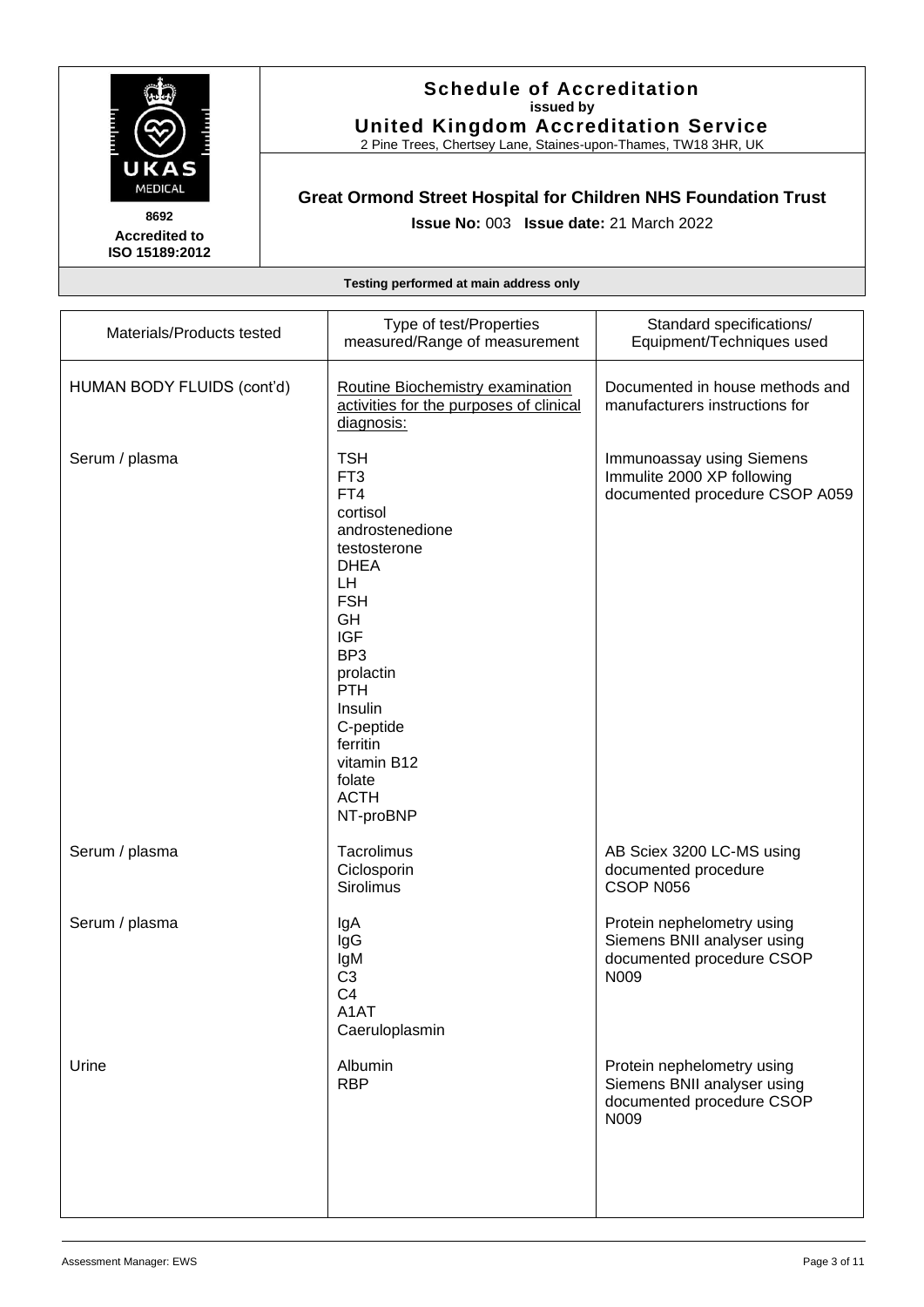

### **Schedule of Accreditation issued by United Kingdom Accreditation Service**

2 Pine Trees, Chertsey Lane, Staines-upon-Thames, TW18 3HR, UK

# **Great Ormond Street Hospital for Children NHS Foundation Trust**

**Issue No:** 003 **Issue date:** 21 March 2022

| Testing performed at main address only |                                                                                                     |                                                                                                                                                |
|----------------------------------------|-----------------------------------------------------------------------------------------------------|------------------------------------------------------------------------------------------------------------------------------------------------|
| Materials/Products tested              | Type of test/Properties<br>measured/Range of measurement                                            | Standard specifications/<br>Equipment/Techniques used                                                                                          |
| HUMAN BODY FLUIDS (cont'd)             | Routine Biochemistry examination<br>activities for the purposes of clinical<br>diagnosis:           | Documented in house methods and<br>manufacturers instructions for                                                                              |
| Serum / plasma                         | <b>NEFA</b><br><b>BOHB</b><br><b>ACE</b><br>Protein (BCP)                                           | IL650 photometry. End point assay/<br>kinetic assays using documented<br>procedures CSOP N057                                                  |
| Urine                                  | <b>NAG</b>                                                                                          | IL650 photometry. End point assay/<br>kinetic assays using documented<br>procedures CSOP N057                                                  |
| Serum / plasma                         | Proteins<br>CK isoenzymes<br>Amylase isoenzymes<br>LDH isoenzymes<br>ALP isoenzymes<br>cryoproteins | Protein electrophoresis/isoenzymes<br>Electrophoresis (Helena<br>Biosciences) using documented<br>procedures CSOP N037,CSOP<br>N058, CSOP N060 |
| Serum / plasma                         | Inhibin B<br>AMH                                                                                    | ELISA using documented<br>procedures CSOP N047, CSOP<br>N048, CSOP N034, CSOP N035                                                             |
| Serum / plasma                         | GFR estimation (using lohexol)                                                                      | Waters HPLC using documented<br>procedures CSOP N051                                                                                           |
| <b>Whole Blood</b>                     | Blood Gas Analysis (pH & ionised<br>calcium)<br>iCa<br>pH                                           | Rapid 348 Blood gas analyser -<br>using using documented procedure<br>CSOP N027                                                                |
| Serum/Plasma/Urine                     | Osmolality                                                                                          | Osmometer 800<br>(freezing point depression) using<br>using documented procedure<br>CSOP A038                                                  |
| Blood / CSF                            | Lactate<br>Pyruvate                                                                                 | Cobas Bio fluorometry using<br>documented procedure CSOP<br>N012, CSOP N030                                                                    |
| <b>Blood</b>                           | Acetoacetate                                                                                        | Cobas Bio fluorometry using<br>documented procedure CSOP<br>N012, CSOP N030                                                                    |
| Faeces                                 | Occult blood                                                                                        | Guaiac dye kit method using<br>manufacturers kit and documented                                                                                |

procedure CSOP N033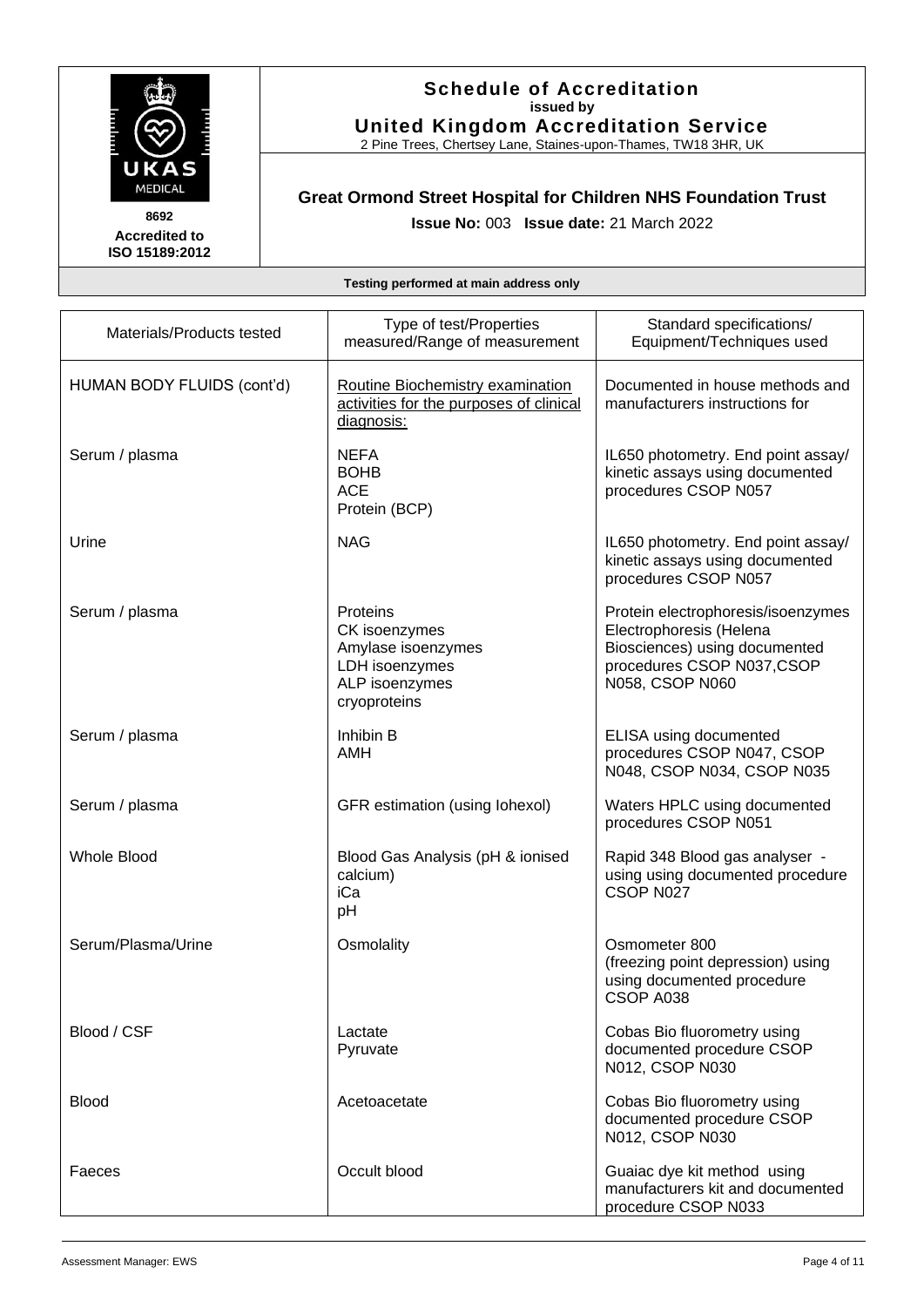

2 Pine Trees, Chertsey Lane, Staines-upon-Thames, TW18 3HR, UK

# **Great Ormond Street Hospital for Children NHS Foundation Trust**

**Accredited to ISO 15189:2012**  **Issue No:** 003 **Issue date:** 21 March 2022

| Materials/Products tested  | Type of test/Properties<br>measured/Range of measurement                                                     | Standard specifications/<br>Equipment/Techniques used                                                                         |
|----------------------------|--------------------------------------------------------------------------------------------------------------|-------------------------------------------------------------------------------------------------------------------------------|
| HUMAN BODY FLUIDS (cont'd) | Routine Biochemistry examination<br>activities for the purposes of clinical<br>diagnosis:                    | Documented in house methods and<br>manufacturers instructions for                                                             |
| Urine                      | hCG (pregnancy test)                                                                                         | Using manufacturers kit and<br>documented procedure CSOP<br>N036                                                              |
| Sweat                      | Sweat Test - Chloride conductivity                                                                           | Wescor conductivity meter using<br>coulometry and documented<br>procedures CSOP N055, CSOP<br>N054                            |
| <b>Blood</b>               | Manganese                                                                                                    | Thermo-Fisher ICP-MS Mass<br>spectrometry following documented<br>procedure CSOP N069                                         |
| Plasma / serum             | Copper<br>Selenium<br>Zinc                                                                                   | Thermo-Fisher ICP-MS Mass<br>spectrometry following documented<br>procedure CSOP N069                                         |
| Plasma / serum             | <b>Biotinidase</b>                                                                                           | LC-tandem Mass Spectrometry<br>(AP4000 Sciex) following<br>documented procedure CSOP<br>N052                                  |
|                            | Metabolic Biochemistry examination<br>activities for the purposes of clinical<br>diagnosis:                  | Documented in house methods and<br>manufacturers instructions for                                                             |
| Urine                      | Organic Acids, VMA/HVA                                                                                       | Gas Chromatography - Mass<br>Spectrometry<br>Agilent 7890A, GC-MS<br>CSOP M007, CSOP M006, CSOP<br>M030, CSOP M009, CSOP M010 |
| Plasma / serum             | Very Long Chain Fatty Acids<br>C26, C24, C22, Phytanate,<br>Pristanate, C26/C22, C24/C22<br><b>Busulphan</b> | Gas Chromatography - Mass<br>Spectrometry<br>Agilent 7890A, GC-MS<br>CSOP M007, CSOP M006, CSOP<br>M030, CSOP M009, CSOP M010 |
| Plasma / serum             | 17-hydroxy-progesterone                                                                                      | ABSciex API3200 tandem mass<br>spectroscopy using CSOP N072                                                                   |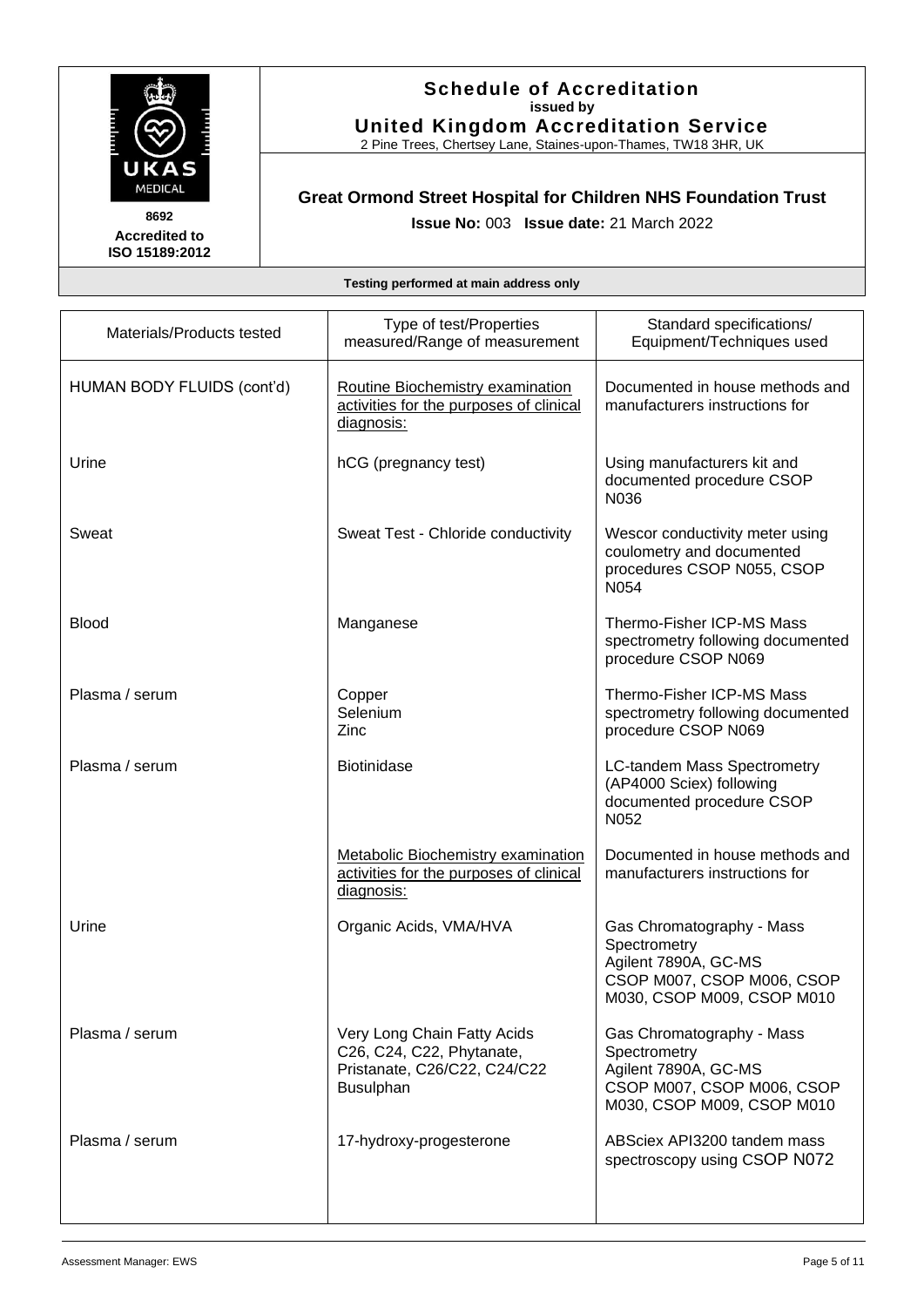

2 Pine Trees, Chertsey Lane, Staines-upon-Thames, TW18 3HR, UK

# **Great Ormond Street Hospital for Children NHS Foundation Trust**

**Issue No:** 003 **Issue date:** 21 March 2022

**Accredited to ISO 15189:2012** 

| Materials/Products tested    | Type of test/Properties<br>measured/Range of measurement                                                                                                                                                                                                                                                                                                                     | Standard specifications/<br>Equipment/Techniques used                                                            |
|------------------------------|------------------------------------------------------------------------------------------------------------------------------------------------------------------------------------------------------------------------------------------------------------------------------------------------------------------------------------------------------------------------------|------------------------------------------------------------------------------------------------------------------|
| HUMAN BODY FLUIDS (cont'd)   | <b>Metabolic Biochemistry examination</b><br>activities for the purposes of clinical<br>diagnosis:                                                                                                                                                                                                                                                                           | Documented in house methods and<br>manufacturers instructions for                                                |
| Dried Blood spot             | <b>Branched Chain Amino Acids</b><br>Leucine<br>Isoleucine<br>Valine<br>All-isoleucine                                                                                                                                                                                                                                                                                       | Ultra High Performance Liquid<br>Chromatography.<br>Agilent 1290 Infinity, UHPLC<br>CSOP M027                    |
| Plasma / serum / CSF / Urine | Amino acid profile<br>Glycine, Serine, Threonine, Proline,<br>Leucine, Isoleucine, Valine, Allo-<br>isoleucine, Alanine, Glutamine,<br>Arginine, Ornithine, Citrulline,<br>Lysine, Methionine, Taurine,<br>Phenylalanine, Tyrosine,<br>Tryptophan, Histidine, Glutamic<br>acid, Argininosuccinic acid, Total<br>Homocysteine. Cystine (urine)<br>Phosphoethanolamine (urine) | Biochrom 30/30+, Ion Exchange<br>Chromatography. CSOP M020,<br>CSOP M024, CSOP M025                              |
| Urine                        | Sulphocysteine                                                                                                                                                                                                                                                                                                                                                               | Biochrom 30/30+, Ion Exchange<br>Chromatography. CSOP M020,<br>CSOP M024, CSOP M025                              |
| Plasma / serum / CSF         | Amino acid profile:<br>Glycine, Serine, Threonine, Proline,<br>Leucine, Isoleucine, Valine, Allo-<br>isoleucine, Alanine, Glutamine,<br>Arginine, Ornithine, Lysine,<br>Methionine, Taurine, Phenylalanine,<br>Tyrosine, Tryptophan, Histidine,<br>Asparagine, Aspartate, Glutamic<br>acid                                                                                   | High Performance Liquid<br>Chromatography using Waters<br>2487 HPLC CSOP M002,CSOP<br>M017, CSOP M004, CSOP M031 |
| Plasma / serum               | Vitamin D                                                                                                                                                                                                                                                                                                                                                                    | Using Waters Xevo TQ-S LC-<br>MS/MS                                                                              |
| Urine / Faeces               | Sugars:<br>Galactose, Fructose, Sucrose,<br>Glucose, Lactose, Arabinose,<br>Maltose, Sucrose, Xylose,<br>Lactulose, Raffinose, Fucose,<br>Ribose, Isomaltose                                                                                                                                                                                                                 | High Performance Liquid<br>Chromatography using Waters<br>2487 HPLC CSOP M002,CSOP<br>M017, CSOP M004, CSOP      |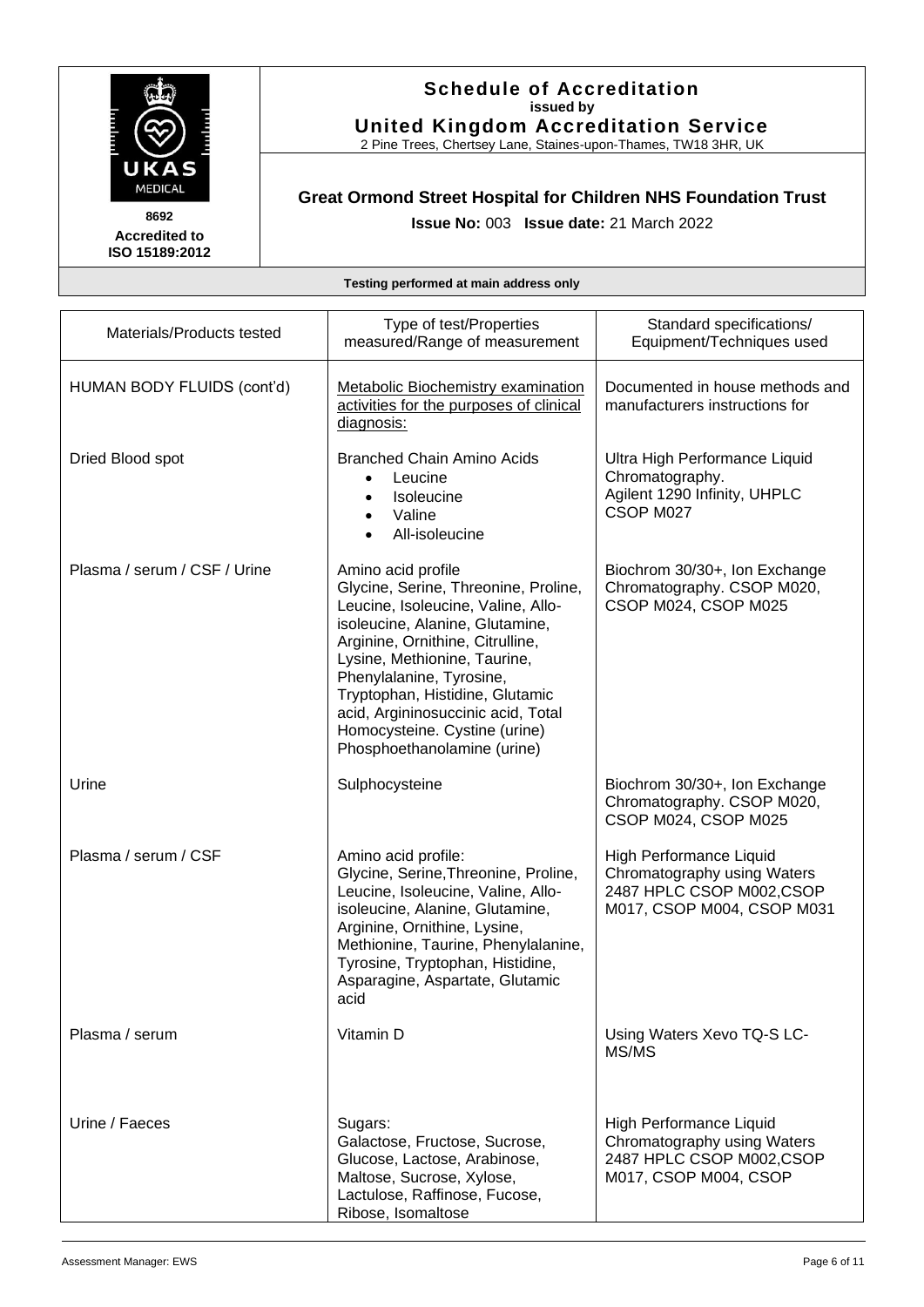

2 Pine Trees, Chertsey Lane, Staines-upon-Thames, TW18 3HR, UK

# **Great Ormond Street Hospital for Children NHS Foundation Trust**

**Issue No:** 003 **Issue date:** 21 March 2022

**Accredited to ISO 15189:2012** 

| Materials/Products tested  | Type of test/Properties<br>measured/Range of measurement                                                                                            | Standard specifications/<br>Equipment/Techniques used                                                                                                                                           |
|----------------------------|-----------------------------------------------------------------------------------------------------------------------------------------------------|-------------------------------------------------------------------------------------------------------------------------------------------------------------------------------------------------|
| HUMAN BODY FLUIDS (cont'd) | <b>Metabolic Biochemistry examination</b><br>activities for the purposes of clinical<br>diagnosis:                                                  | Documented in house methods and<br>manufacturers instructions for                                                                                                                               |
| Urine                      | Glucose<br>Tetrasaccharide                                                                                                                          | M031 High Performance Liquid<br>Chromatography using Thermo<br>(Dionex) ICS 5000 +, CSOP M031                                                                                                   |
| Dried blood spot / urine   | Acylcarnitines                                                                                                                                      | Tandem Mass Spectrometry,<br>API4000<br>CSOP M028, CSOP M034, CSOP<br>S013                                                                                                                      |
| Urine and plasma           | Guanidinoacetate<br>Creatine<br>Creatinine                                                                                                          | Tandem Mass Spectrometry,<br>API4000<br>CSOP M028, CSOP M034, CSOP<br>S013                                                                                                                      |
| Faeces / urine             | Reducing substances                                                                                                                                 | Benedicts Test - Manual colour<br>change using CSOP M026                                                                                                                                        |
| HUMAN BODY FLUIDS (cont'd) | <b>New Born Screening Biochemistry</b><br>examination activities for the<br>purposes of clinical diagnosis:                                         | Documented in house methods to<br>meet the requirements of the NBS<br>screening programme as defined in<br>the current version of 'Newborn<br>Screening laboratory QA evidence<br>requirements' |
|                            | <b>Newborn Screening for Metabolic</b><br>disorders and PKU Clinic Patient<br>monitoring                                                            |                                                                                                                                                                                                 |
| Blood spot                 | Phenylalanine<br><b>Tyrosine</b><br>Octanoyl Carnitine<br>Decanoyl Carnitine<br><b>LEUCINE</b><br>C <sub>5</sub><br>C <sub>5</sub> DC<br>Methionine | AB Sciex API3200 Mass<br>Spectrometer<br>CSOP S001 Newborn Screening<br>and Clinic Patient Monitoring by<br><b>Tandem Mass Spectrometry</b><br>Perkin Elmer Panthera puncher 9<br>CSOP S028     |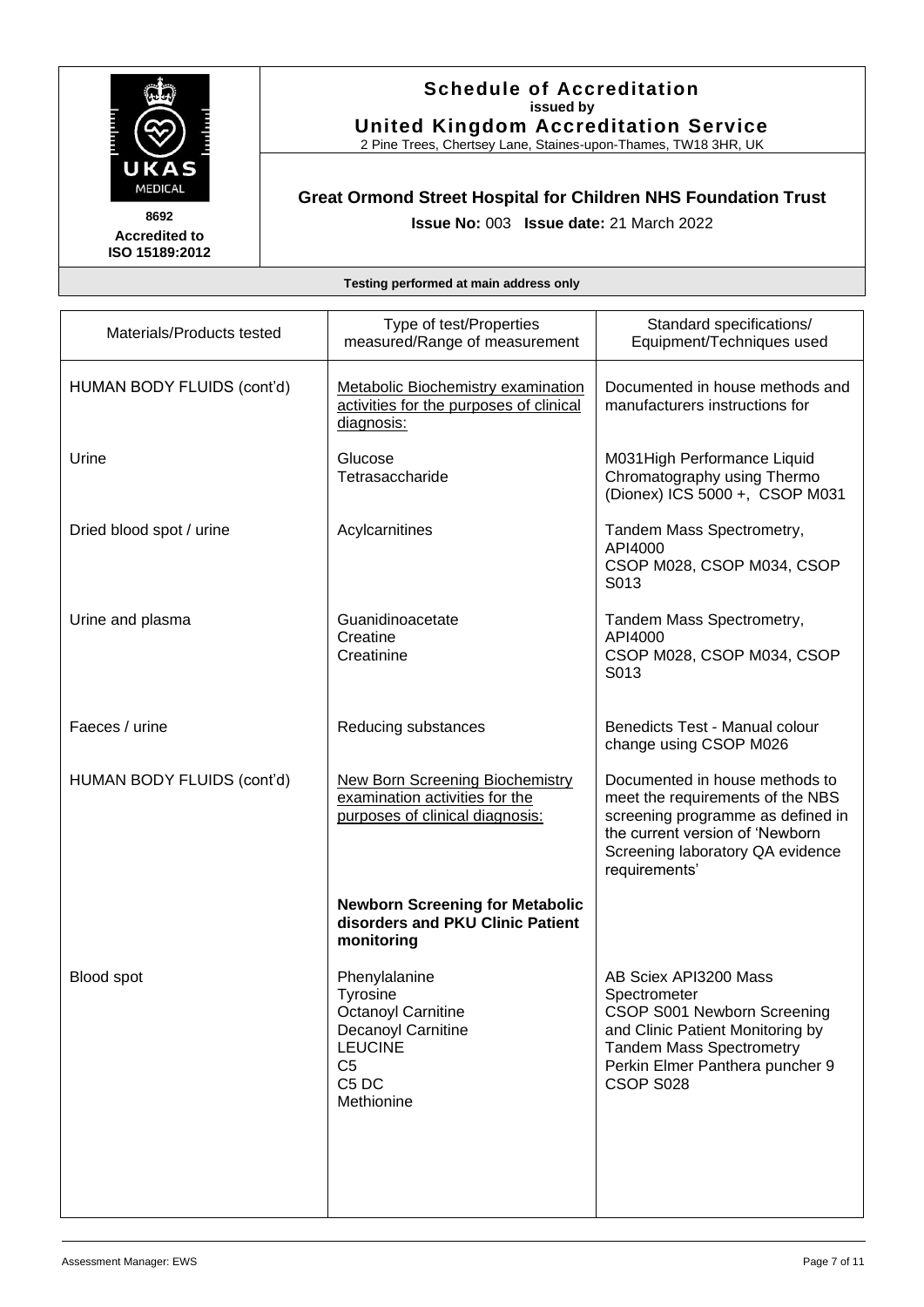

### **Schedule of Accreditation issued by United Kingdom Accreditation Service**

2 Pine Trees, Chertsey Lane, Staines-upon-Thames, TW18 3HR, UK

# **Great Ormond Street Hospital for Children NHS Foundation Trust**

**Issue No:** 003 **Issue date:** 21 March 2022

| Materials/Products tested  | Type of test/Properties<br>measured/Range of measurement                                                                             | Standard specifications/<br>Equipment/Techniques used                                                                                                                                           |
|----------------------------|--------------------------------------------------------------------------------------------------------------------------------------|-------------------------------------------------------------------------------------------------------------------------------------------------------------------------------------------------|
| HUMAN BODY FLUIDS (cont'd) | <b>New Born Screening Biochemistry</b><br>examination activities for the<br>purposes of clinical diagnosis:<br>Newborn screening for | Documented in house methods to<br>meet the requirements of the NBS<br>screening programme as defined in<br>the current version of 'Newborn<br>Screening laboratory QA evidence<br>requirements' |
|                            | Haemaglobinopathies                                                                                                                  |                                                                                                                                                                                                 |
| Blood spot                 | Haemoglobin F<br>Haemoglobin A<br>Haemoglobin E<br>Haemoglobin C<br>Haemoglobin D<br>Haemoglobin S                                   | AB Sciex API4500 Mass<br>Spectrometer Haemoglobinopathy<br>screening by TMS CSOP S041<br>Perkin Elmer Panthera puncher 9<br>CSOP S028                                                           |
| Blood spot                 | <b>Cystic Fibrosis Transmembrane</b><br>Conductance Regulator (CFTR)                                                                 | <b>GSP Neonatal IRT assay</b><br><b>Fluorescence DELFIA</b><br>CSOP S019<br>Newborn screening for cystic<br>fibrosis<br>Perkin Elmer Panthera puncher 9<br>CSOP S028                            |
| Blood spot                 | hTSH                                                                                                                                 | <b>GSP Neonatal hTSH</b><br>Fluoroimmunometric assay<br>CSOP S007 Newborn Screening for<br>congenital hypothyroidism<br>Perkin Elmer Panthera puncher 9<br>CSOP S028                            |
|                            |                                                                                                                                      |                                                                                                                                                                                                 |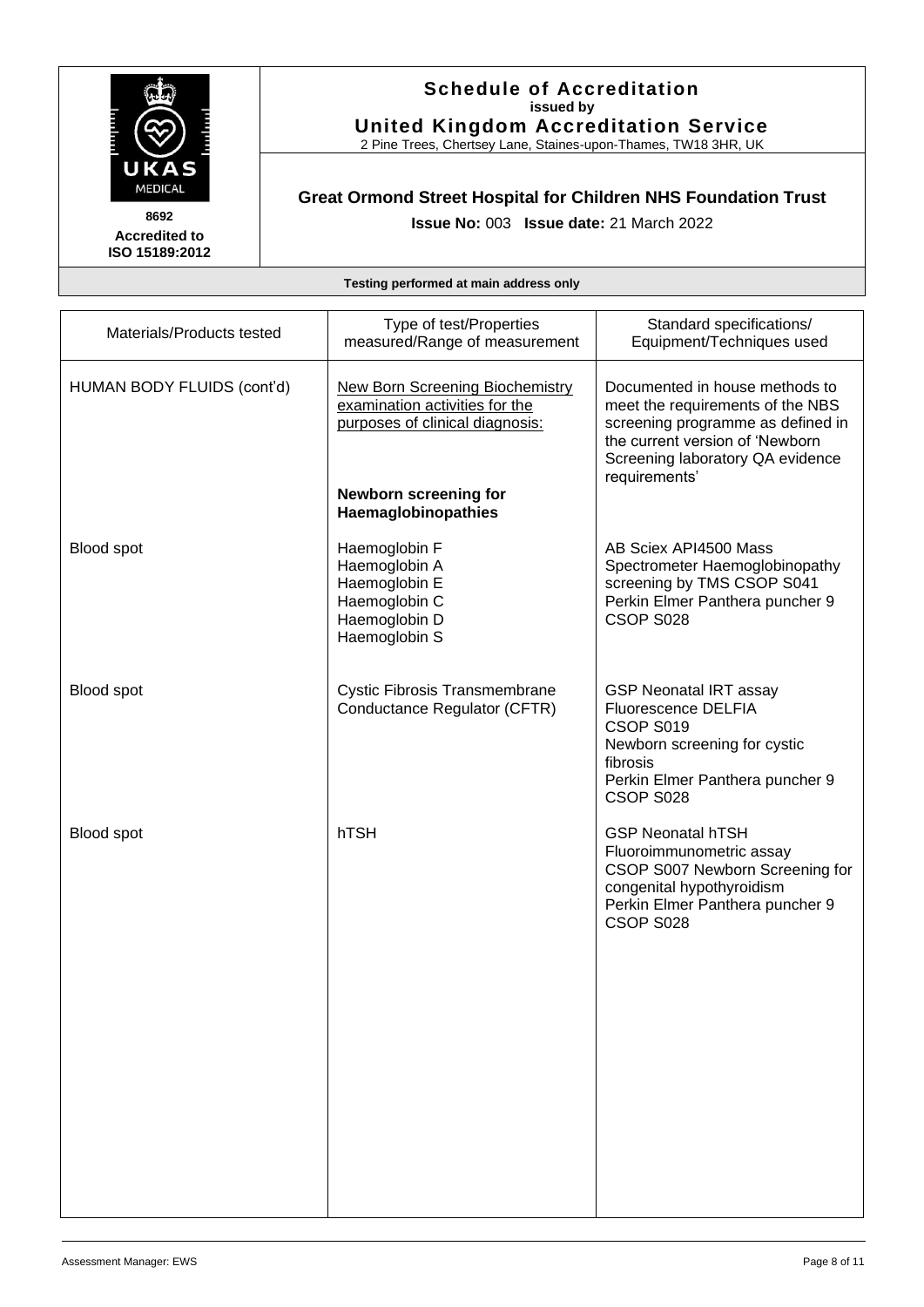

### **Schedule of Accreditation issued by United Kingdom Accreditation Service**

2 Pine Trees, Chertsey Lane, Staines-upon-Thames, TW18 3HR, UK

# **Great Ormond Street Hospital for Children NHS Foundation Trust**

**Issue No:** 003 **Issue date:** 21 March 2022

| Materials/Products tested                                                                                                                       | Type of test/Properties<br>measured/Range of measurement                                                                                                                                                                                                                                                            | Standard specifications/<br>Equipment/Techniques used                                                                                                                                                                                                                                                                                                                                                              |
|-------------------------------------------------------------------------------------------------------------------------------------------------|---------------------------------------------------------------------------------------------------------------------------------------------------------------------------------------------------------------------------------------------------------------------------------------------------------------------|--------------------------------------------------------------------------------------------------------------------------------------------------------------------------------------------------------------------------------------------------------------------------------------------------------------------------------------------------------------------------------------------------------------------|
| HUMAN BODY FLUIDS (cont'd)                                                                                                                      | <b>Enzyme Biochemistry examination</b><br>activities for the purposes of clinical<br>diagnosis:                                                                                                                                                                                                                     | Documented in house methods and<br>manufacturers instructions for                                                                                                                                                                                                                                                                                                                                                  |
| Plasma, leucocyte, cultured<br>fibroblasts (CSK), cultured chorionic<br>villi (CCV), cultured amniotic cells<br>(CAC), chorionic villi (CV)     | 4 methylumbelliferone assays<br>a-mannosidase<br>b-mannosidase<br>a-fucosidase<br>a-N-acetylgalactosaminidase<br>Hexosaminidase A<br>Total b-hexosaminidase<br>a-galactosidase<br>Iduronate-2-sulphatase<br>b-glucuronidase                                                                                         | Fluorescence<br>Perkin Elmer LS55<br>Tecan Infinite M200<br>Tecan freedom Evo<br><b>SOPs</b><br>ESOP B005, B022, B023, B024,<br>B025, B026, B027, B032, B033,<br>B034, B035, B038, B039, B040,<br>B041, B042, B048, B049, B064,<br>B066, B068, B069, C008, C009,<br>C010, C014, C015, C017, C018,<br>C019, C024, O006, O007,<br>O009, O010, O011, O045, P007,<br>P008, P009, P011, P014, EEQ002,<br>EEQ006, EEQ008 |
| Serum                                                                                                                                           | Asparaginase                                                                                                                                                                                                                                                                                                        | Tecan Infinite M200<br>spectrophometry using ESOP<br><b>B077</b>                                                                                                                                                                                                                                                                                                                                                   |
| Plasma, leucocyte, cultured<br>fibroblasts (CSK), cultured chorionic<br>villi (CCV), cultured amniotic cells<br>(CAC), chorionic villi (CV)     | B-galactosidase<br>Palmitoyl protein thioesterase I<br>Tripeptidyl peptidase I<br>b-glucosidas<br>a-neurminidase<br>a-iduronidase<br>Heparin sulphamidase<br>Acetyl-CoA:D glucosamine N-<br>acetyltransferase<br>N-acetylglucosamine-6-sulphatase<br>N-acetylgalactosamine -6-<br>sulphatase<br>a-N-Glucosaminidase | <b>SOPs</b><br>ESOP B028, B036, B045, B050,<br>B054, B055, B056, B057, B058,<br>B060, B061, B065, C011, C016,<br>C021, C025, C028, C029, C030,<br>C032, C033, C036, C037, P010,<br>P016, P020, P025, P029, P030,<br>P031, P034, P035                                                                                                                                                                               |
| Blood spot, leucocyte, cultured<br>fibroblasts (CSK), cultured chorionic<br>villi (CCV), cultured amniotic cells<br>(CAC), chorionic villi (CV) | Acid a-1,4-glucosidase                                                                                                                                                                                                                                                                                              | ESOP B036, B072, C001, C002,<br>P003                                                                                                                                                                                                                                                                                                                                                                               |
| Plasma                                                                                                                                          | Chitotriosidase                                                                                                                                                                                                                                                                                                     | ESOP B043, B067                                                                                                                                                                                                                                                                                                                                                                                                    |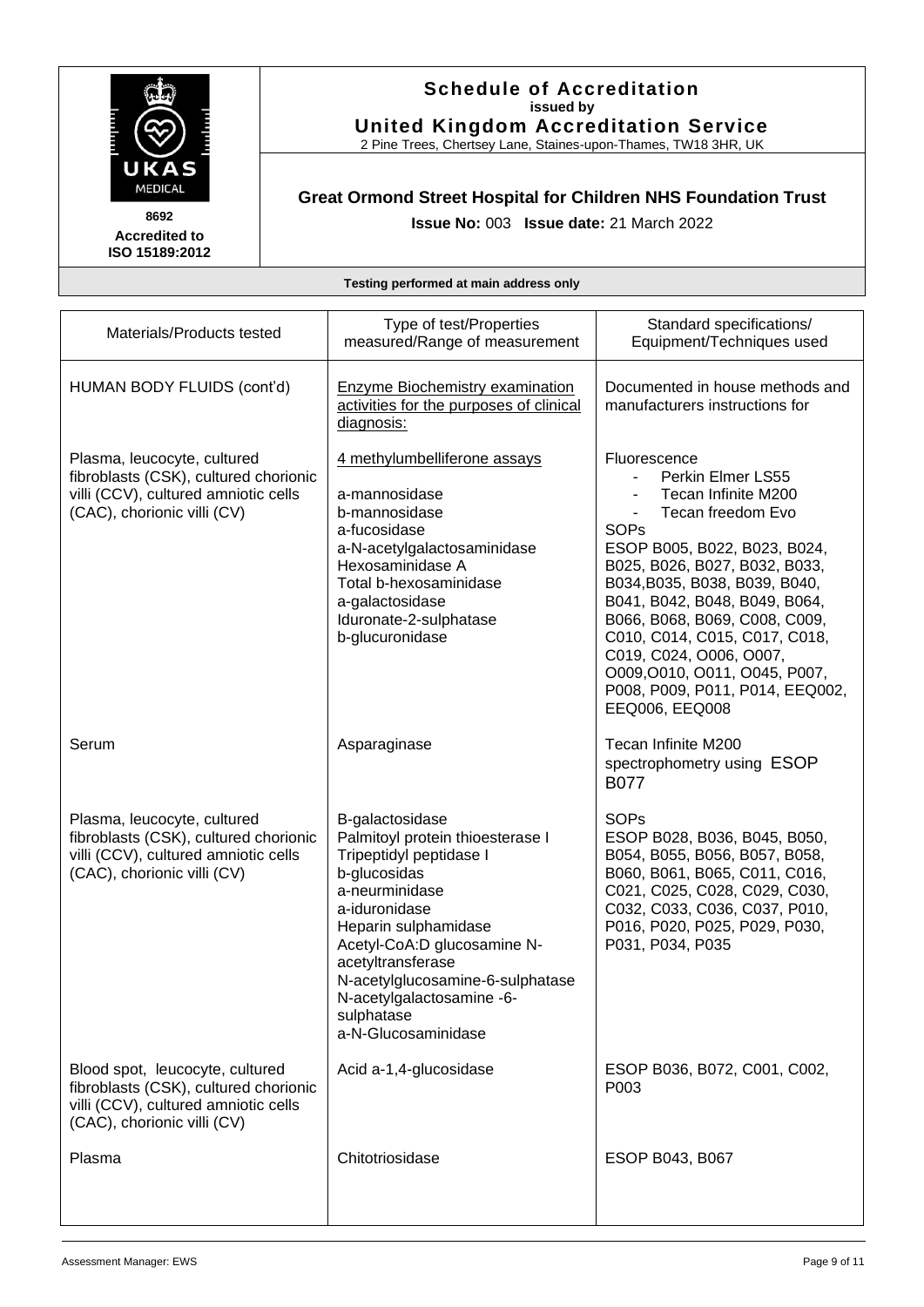

### **Schedule of Accreditation issued by United Kingdom Accreditation Service**

2 Pine Trees, Chertsey Lane, Staines-upon-Thames, TW18 3HR, UK

# **Great Ormond Street Hospital for Children NHS Foundation Trust**

**Issue No:** 003 **Issue date:** 21 March 2022

| Materials/Products tested                                                                                             | Type of test/Properties<br>measured/Range of measurement                                        | Standard specifications/<br>Equipment/Techniques used                                                                                       |
|-----------------------------------------------------------------------------------------------------------------------|-------------------------------------------------------------------------------------------------|---------------------------------------------------------------------------------------------------------------------------------------------|
| HUMAN BODY FLUIDS (cont'd)                                                                                            | <b>Enzyme Biochemistry examination</b><br>activities for the purposes of clinical<br>diagnosis: | Documented in house methods and<br>manufacturers instructions for                                                                           |
| Plasma, leucocyte, cultured<br>fibroblasts (CSK), cultured chorionic<br>villi (CCV), cultured amniotic cells<br>(CAC) | Aspartylglucosaminidase                                                                         | ESOP B043, B067                                                                                                                             |
| Leucocyte, cultured fibroblasts<br>(CSK)                                                                              | 6-hexadecanoylamino-4-<br>methylumbelliferyl assay<br>Galactocerebrosidase                      | Fluorescence technique using<br>Tecan Infinite M200<br>ESOP B029                                                                            |
| Leucocyte, cultured fibroblasts<br>(CSK), cultured chorionic villi<br>(CCV), cultured amniotic cells<br>(CAC)         | Arylsulphatase A                                                                                | Spectrophotometry<br>Cecil CE2041<br>ESOP B030, B031, B047, B059,<br>C013, C023, C031, C035, O039,<br>O042, P012, P013, P021, P031,<br>P037 |
| Leucocyte, cultured fibroblasts<br>(CSK)                                                                              | Arylsulphatase B, acid esterase                                                                 | Spectrophotometry<br>Cecil CE2041                                                                                                           |
| Plasma, Amniotic Fluid                                                                                                | I cell screen                                                                                   | Spectrophotometry<br>Cecil CE2041                                                                                                           |
| Urine                                                                                                                 | Glycosaminoglycans                                                                              | Spectrophotometry<br>Cobas Bio                                                                                                              |
| Urine                                                                                                                 | Silaic acid                                                                                     | Spectrophotometry<br>Cecil CE2041                                                                                                           |
| Leucocyte, cultured fibroblasts<br>(CSK), cultured chorionic villi<br>(CCV), cultured amniotic cells<br>(CAC)         | Sphingomyelinase                                                                                | Radioactive assays using Perkin-<br>Elmer Tri-Carb 2910TR<br>ESOP B014C022, C038, P022,<br>EEQ007                                           |
| Leucocyte, Chorionic Villi                                                                                            | Cystine                                                                                         | Mass Spectrometry using API 4000<br>ESOP B062, P036                                                                                         |
| Urine                                                                                                                 | Glycosaminoglycans                                                                              | Electrophoresis<br>ESOP 0041, P033                                                                                                          |
| Leucocyte, cultured fibroblasts<br>(CSK)                                                                              | Cross reactive immunogenic<br>material                                                          | <b>Western Blot</b><br>Invitrogen i-blot<br>Invitrogen X-cell<br><b>Surelock</b><br>ESOP P038                                               |